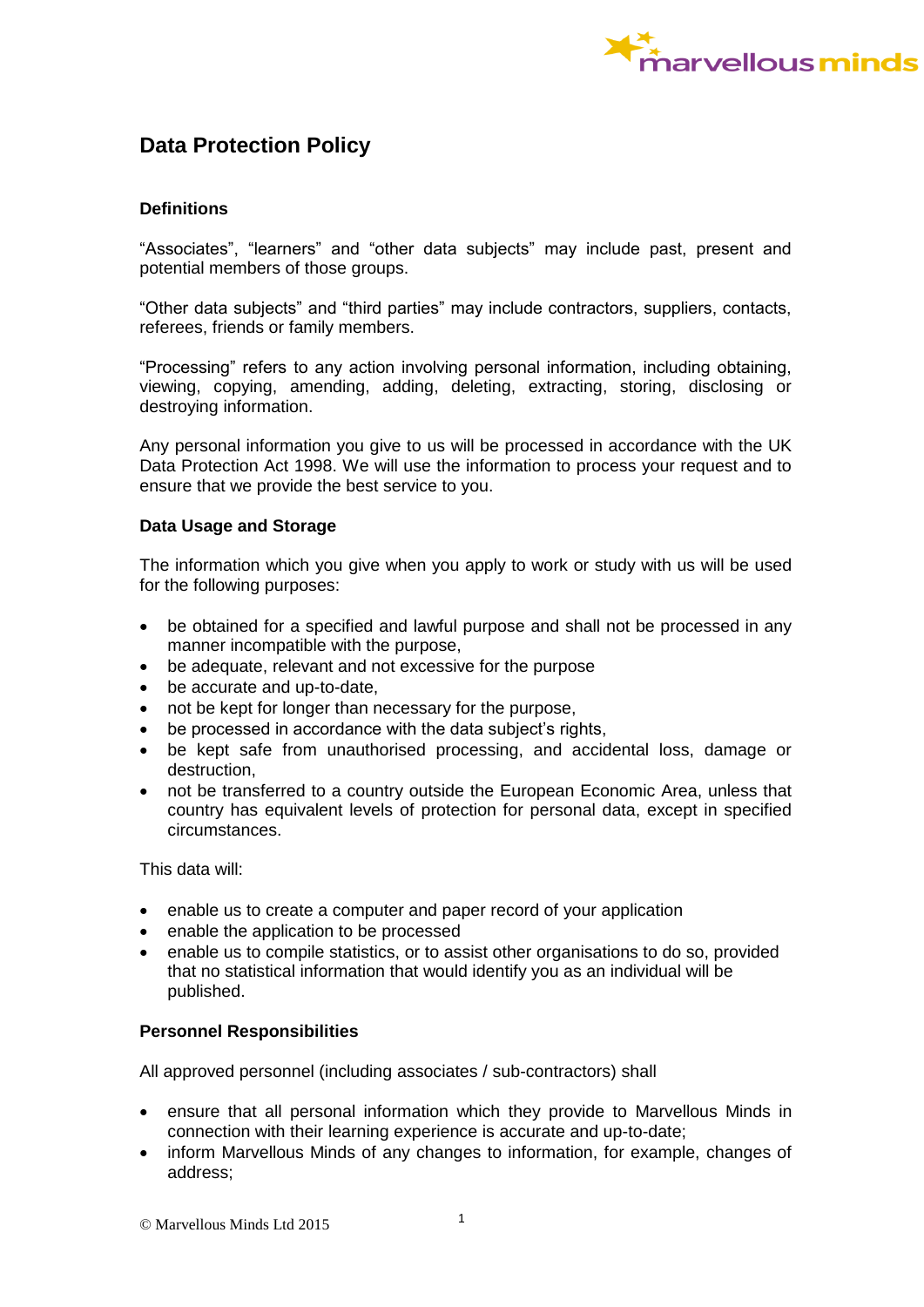

 check the information which Marvellous Minds shall make available from time to time, in automated form, and inform Marvellous Minds of any errors or, where appropriate, follow procedures for up-dating entries on computer forms. Marvellous Minds shall not be held responsible for errors of which it has not been informed.

## **Personnel shall ensure that**

- all personal information is kept securely;
- personal information is not disclosed either orally or in writing, accidentally or otherwise to any unauthorised third party. Unauthorised disclosure may be a disciplinary matter, and may be considered gross misconduct in some cases.

## **Learner Responsibilities**

All learners shall

- ensure that all personal information which they provide to Marvellous Minds is accurate and up-to-date;
- inform Marvellous Minds of any changes to that information, for example, changes of address;
- check the information which Marvellous Minds shall make available from time to time, in written or automated form, and inform Marvellous Minds of any errors or, where appropriate, follow procedures for up-dating entries on computer forms. Marvellous Minds shall not be held responsible for errors of which it has not been informed.

# **Rights to Access Information**

Learners and other data subjects in Marvellous Minds have the right to access any personal data that is being kept about them either on computer or in structured and accessible manual files. Any person may exercise this right by submitting a request in writing to the Programme Director.

Marvellous Minds aims to comply with requests for access to personal information as quickly as possible, but will ensure that it is provided within 40 days unless there is good reason for delay. In such cases, the reason for the delay will be explained in writing by Programme Director.

## **The Data Controller and the Designated Data Controllers**

Marvellous Minds is the data controller under the Act. They are ultimately responsible for implementation. Responsibility for day-to-day matters will be delegated to approved personnel as appropriate.

## **Assessment Marks**

Learners shall be entitled to information about their marks for assessments, however this may take longer than other information to provide. Marvellous Minds may withhold enrolment, awards, certificates, accreditation or references in the event that monies are due to Marvellous Minds.